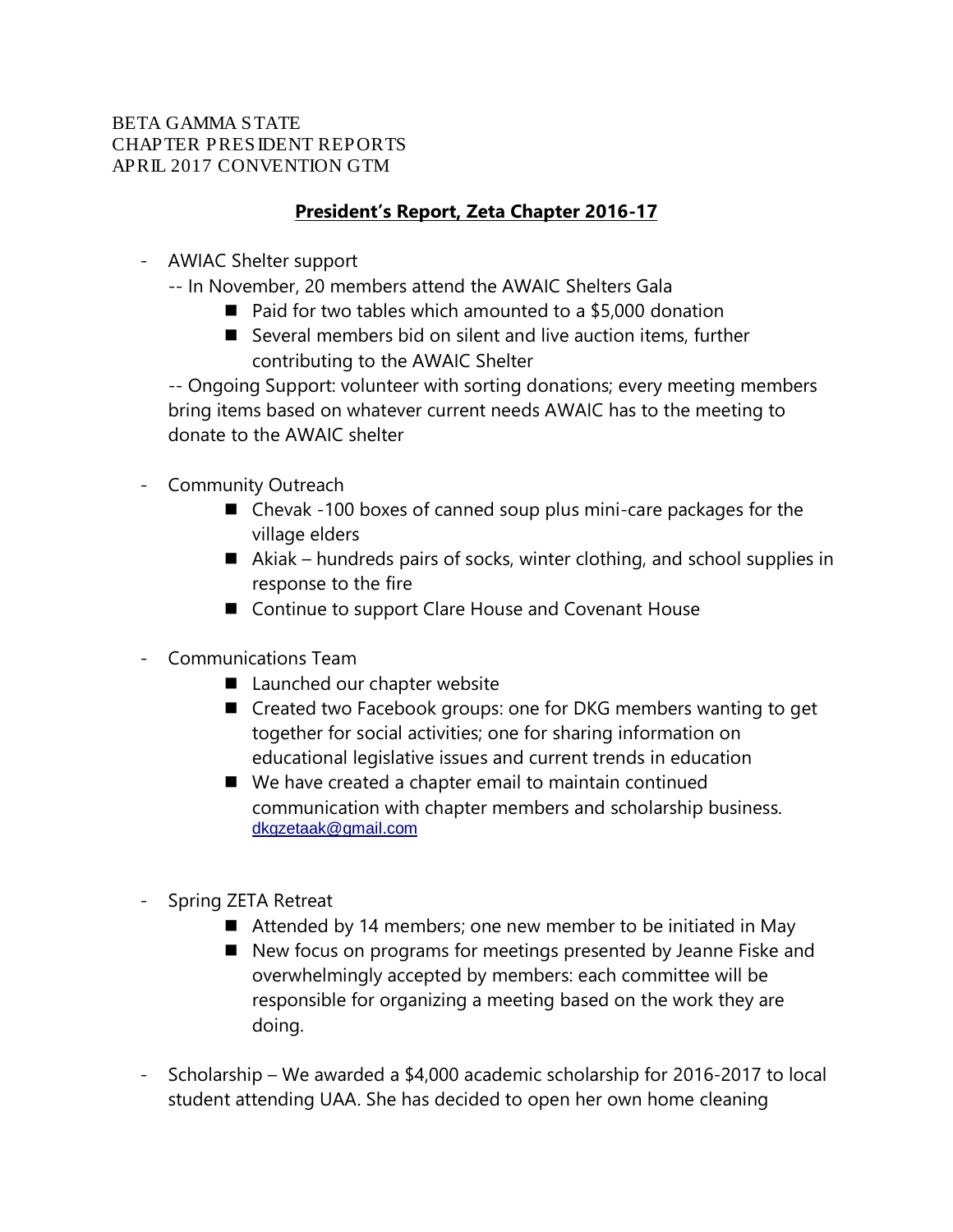business; therefore, we are currently seeking a new recipient for at \$4,000 scholarship. Must be a HS girl, attending an AK university seeking a degree in education. The application is open to all AK school and is on our Zeta Chapter website - deadline is May  $12<sup>th</sup>$  at 5pm.

### **Eta Presidents' Report**

### **GTM, April 22, 2017**

Eta began the year with an informal get together at Co-President Lynn's home in Girdwood. Eta has monthly meetings, so we met in September to prepare for the year. October was a busy month with the teleconference and the Mini-Grant Breakfast, where four (4) \$250 grants are given to deserving teachers by the Area Council (Eta, Nu, & Zeta). In November we had speakers from Alaska Workers' Association, an entirely volunteer group that helps workers that might otherwise fall through the cracks. In December we had a lovely meal and heard from Barb Dexter, head of the Child-in-Transition/Homeless Program with the Anchorage School District, our yearly project which we have supported for many years. In January we heard from the principal of one of the new charter schools with the district, STrEaM, in February we toured the Crime Lab, and in March we met and chatted with the new Superintendent of the Anchorage School District, Dr. Bishop. We implemented Dr. Schmid's method for inviting new members to join the chapter and will install three new members in April. The Anchorage Area Council will also have a Bunko Nite to meet with other DKG members of Anchorage chapters. Our yearly fund raiser is a garage sale in May/June to make money for CIT (Child-in-Transition/Homeless) and our Grants-in-Aid.

#### Report – Beta Chapter

In May, 2 new members were initiated. We had our largest fundraiser, our annual flower sales. And for fun, our "social" bicycle riding group started riding around town every week. Our Beta Educational Scholarship Foundation, the non-profit arm of our Beta Chapter awarded scholarships/grants-in-aid of \$1,000. each to 5 UAF Education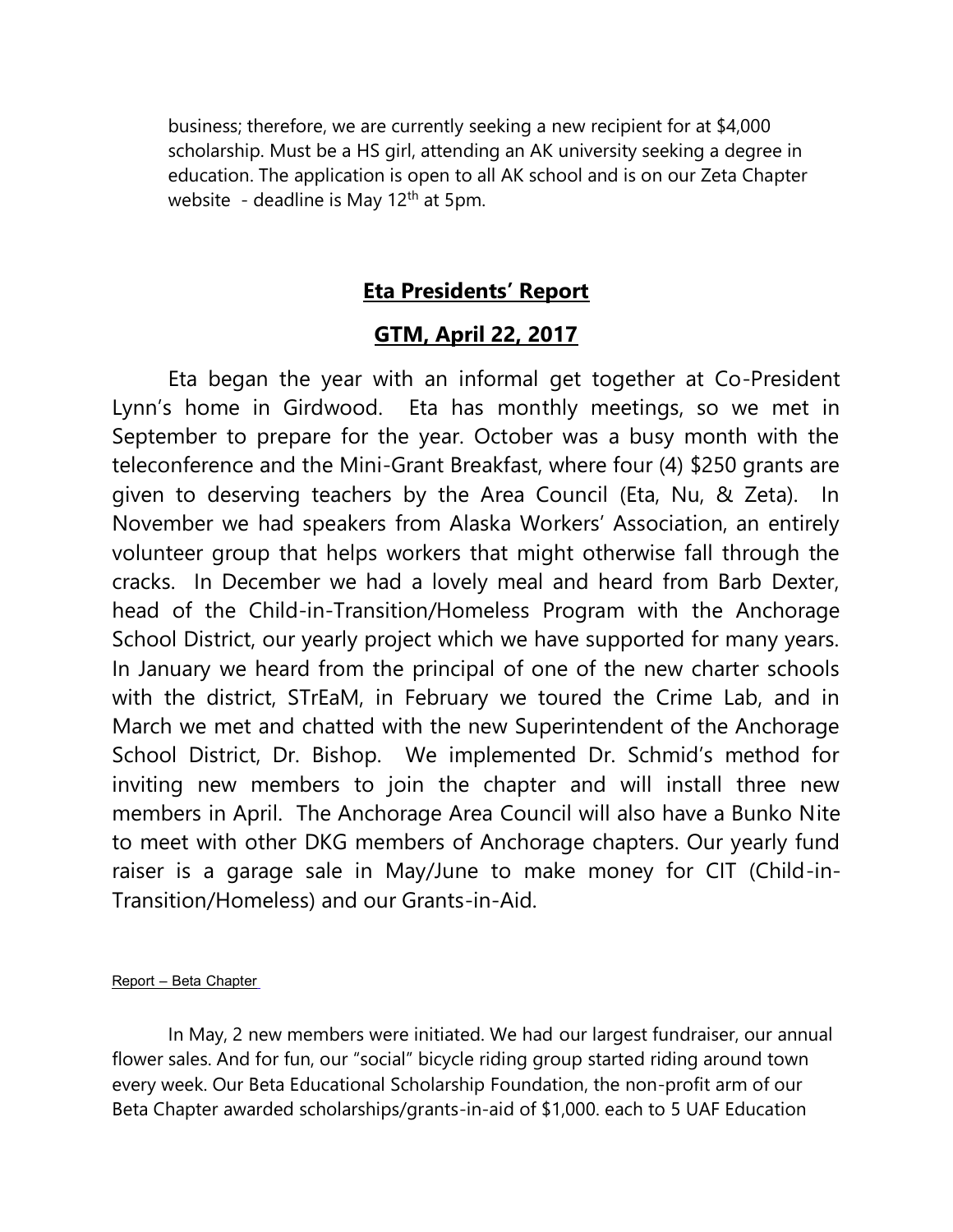students and \$500. each to 2 students. Our foundation offers the opportunity for contributors to realize a tax write-off where appropriate, and allows us to tap more sources for possible fundraising.

Beta Chapter started the biennium in August with an overnight retreat. Marilyn Mount from Theta Chapter facilitated. We had a lot of fun and enjoyed interesting activities and we even got a good deal of work done!

We decreased the number of meetings this year to 4. Missing a recording secretary on our board, we implemented "Secretary for a Day". For each meeting, a member volunteers to take the minutes and write them up. It has worked well.

In September, we introduced a "buddy" system, Dr. Lyn's membership plan, and started a project of collecting toiletries (typically coming from hotels) for the local women's shelter. Approximately 50 much needed bags of "goodies" were delivered in October. Also in October, we chose Michelle Bartlett at the UAF Summer Sessions program to receive our "Friend of Education" Award. We toured the newly remodeled Ryan Middle School for our meeting program

We had socials in December, (a Christmas party, luncheon, and fund raising auction) and February (we attended a hilarious play and then enjoyed an enjoyable dinner at a local restaurant together).

In March, Beta had a joint meeting with the Beta Educational Scholarship Foundation board members. New BESF officers and board members were chosen. Plans were made for the FNSBSD Speech Contest which is organized with the assistance of Beta Chapter and preparations were made for our flower sale fundraiser. A new member was initiated, and for our continuing health education, we learned about doing Pilates while sitting in a chair.

Dropped members – 4 New members – 3 and if all goes according to plan, 2 more members will be initiated in May

#### Co-President of Theta Yearly Report, submitted by Tanya O'Brien

During the summer months our Chapter had 2 social events that were combined with a great learning experience . Both were followed by our "Pot Lucks", on the beautiful deck of member Aldean Kilbourn.

In June we visited the Family History Center, which is operated for the convenience of all denominations by the LDS Church. We were taught how to access and use their computers and files to assist with tracing the genealogy of our families. It was well attended and very enlightening.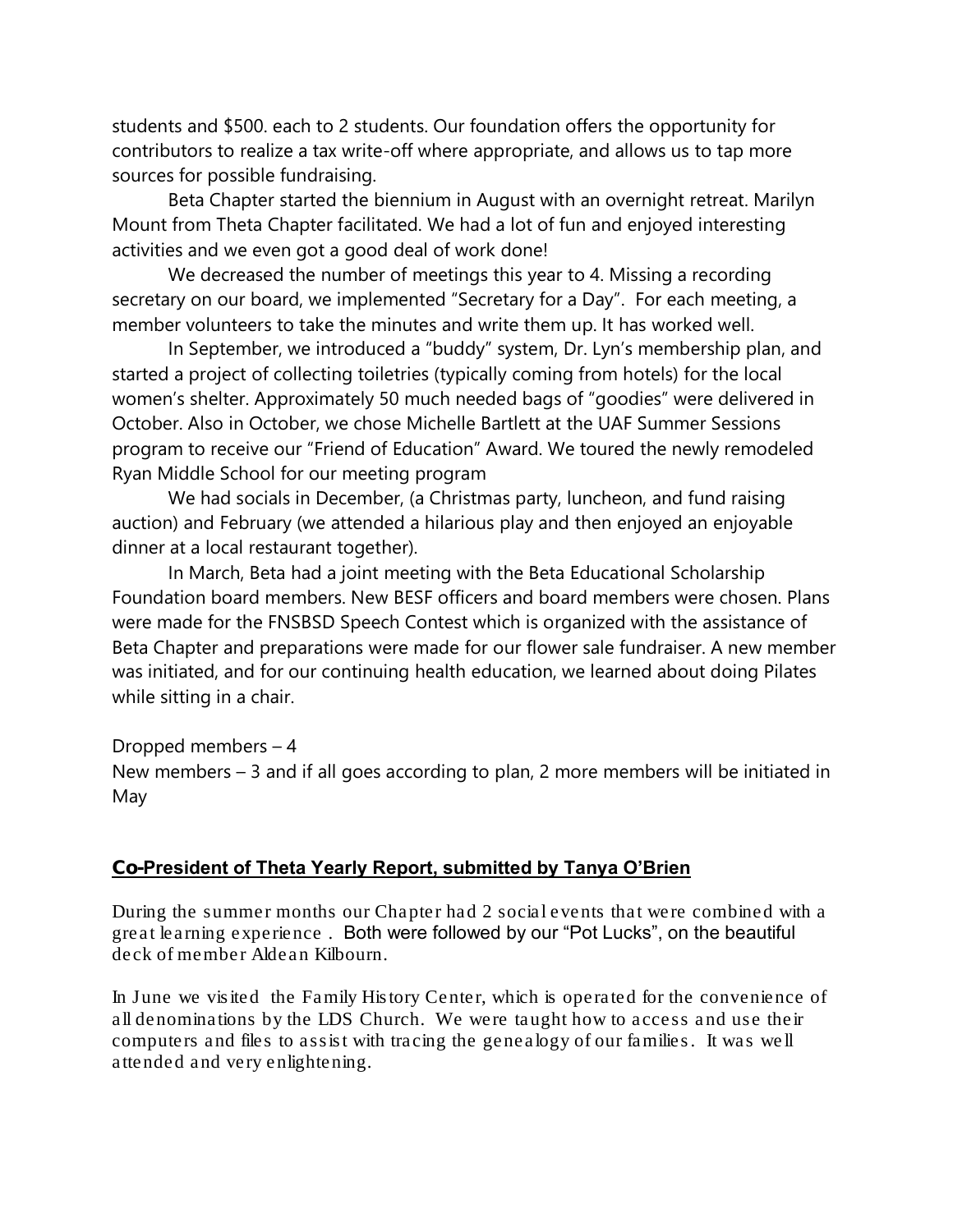In the early part of August we were given a tour of the Ruth Burnett Sports Fish Hatchery, which was excellent. Our guide was doing his internship from UAF and he was knowledgeable , friendly and aware of any special needs some of our members may have. We opened this visit up to others in our community with the hopes of attracting some new members. It was a big success.

Our first regular meeting was in September and it was mainly administrative, collection of dues, updating files and folders, addressing new committees and welcoming one member who was returning to Theta after a 2 year hiatus , and another member that was transferring from another Chapter.

Our Second and Third meetings were both held at different venues in Fairbanks, firstly in October we enjoyed a presentation by Michelle Harter, head librarian in charge of digital resources who taught us One Click Digital, a fantastic, free ebook&audio book program presented by our library.

The third meeting in November was at the Morris Thompson center where Cindy Schumaker showed us the center, had the cabin outside opened up so we could explore one of the original homes from old-time Fairbanks.

We still do our yearly bus signs, Books of Rhymes for the new mothers, Education grants for those working with our kids, Scholarships. The grant recipients present there projects to Theta at the February and March meetings.

The highlight of this year is getting 2 new members, both still teaching to join Theta. Respectfully submitted, Tanya O'Brien

Epsilon Chapter by Gara Cesefske

This year Epsilon Chapter has awarded a mini grant to a teacher in the fall. The winning project was to create peace poles on the high school campus to encourage communication between multiple cultures. This year our chapter also will be awarding a mini grant to a community organization that contributes to education. This is the first year that we have done this and are excited about expanding the mini grant program. We meet once a month, and our goal this year was to have a guest speaker from a community group at every meeting. We feel this has helped us spread our mission in the community and learn about other groups who support our students. This year we recognized three members of the community during our Red Apple Award ceremony. The group they were affiliated with is KYI (Ketchikan Youth Initiatives). We felt they deserved recognition due to their efforts to support youth led activities and contribution to creating a building with no cost dedicated to KYI. We also offered our yearly Grant and Aide to a college student going into education. Our last get together of the year is going to be planted baskets and trading with each other.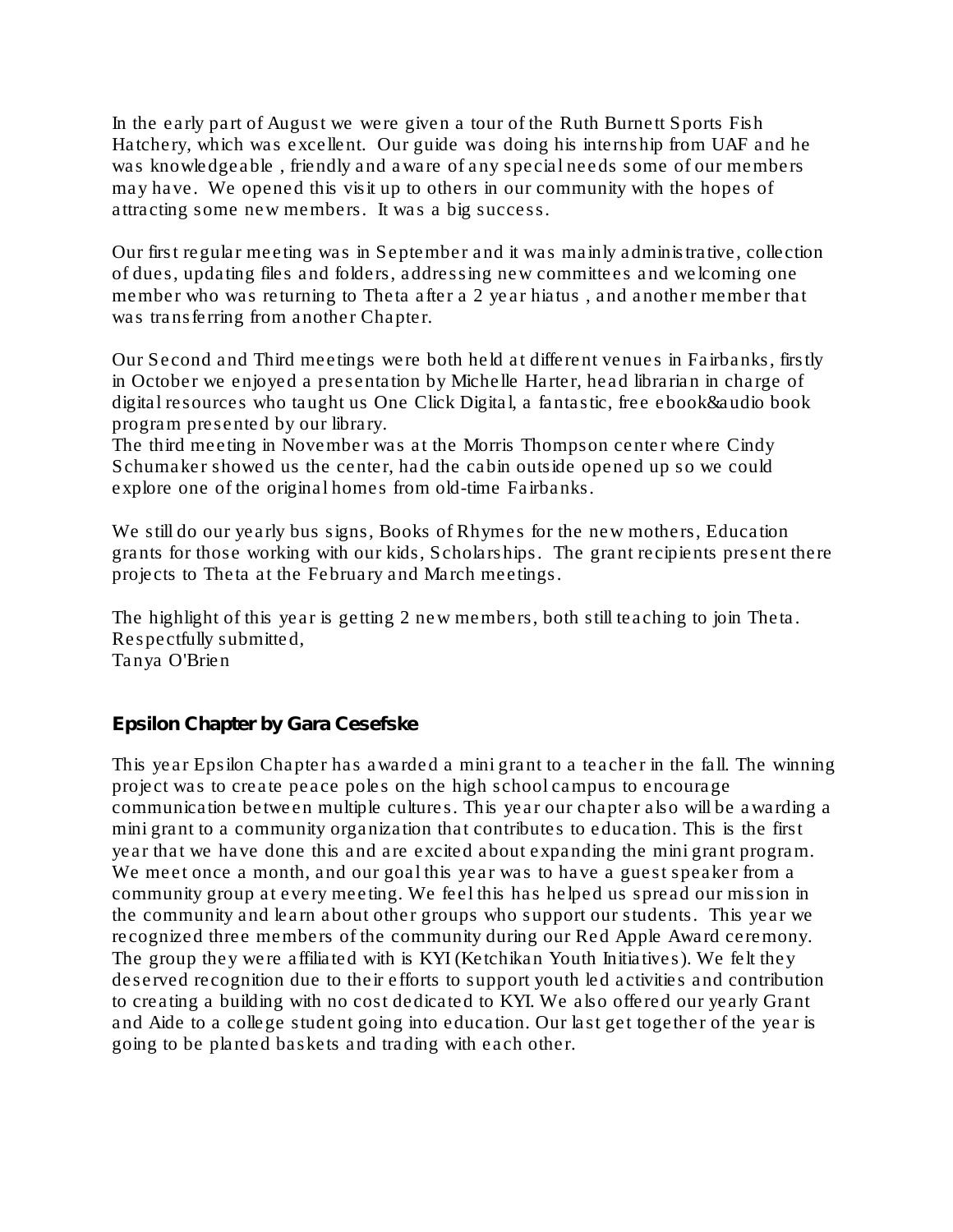Omicron Chapter of Homer continues to be a dynamic, evolving and productive group of thirty-three sisters. We still operate with four major committees under the Educational Excellence umbrella. These committees provide two meetings each with interesting programs and amazing food. We meet at our local elementary school under the Delta Kappa Gamma insurance which allows for a safe parking lot and easy access for older members and allows interaction in the community.

We have one large service project in cooperation with our local churches, several businesses and Rotary. This is to provide backpacks to children through the Homer Food Pantry. We distributed over 100 backpacks filled with school supplies this year under the leadership of Karen Murdock. At Christmas, we contribute canned goods to the Food Pantry along with canned food to the Animal Shelter. This year, under the leadership of Deb Schmidt, instead of holding a holiday feast and white elephant gift exchange, our group of sisters gathered together to make Christmas wreaths for our local Senior Center. We decorated 40 wreathes and swaths to adorn the doors of our local seniors who live at the Center. We were delighted to work together while listening to Christmas music, sipping cider and enjoying snacks. We held an express version of the white elephant ornament exchange which proved to be most hilarious with two not one but two pickles appearing in the mix.

This year we are looking forward to awarding scholarships to our local aspiring educators. Those candidates are yet to be determined.

Monica Stockburger and Amy Budge represented our Omicron Chapter in State positions last year at the workshop. Our chapter now has planted the seeds of creativity and brainstorming for the upcoming DKG of the State of Alaska to come to Homer in 2018.

We look forward to "seeing" you for our April statewide meeting.

Respectfully submitted by Rebecca Paul President Amy Budge Vice President **Omicron Chapter Homer** January 20, 2017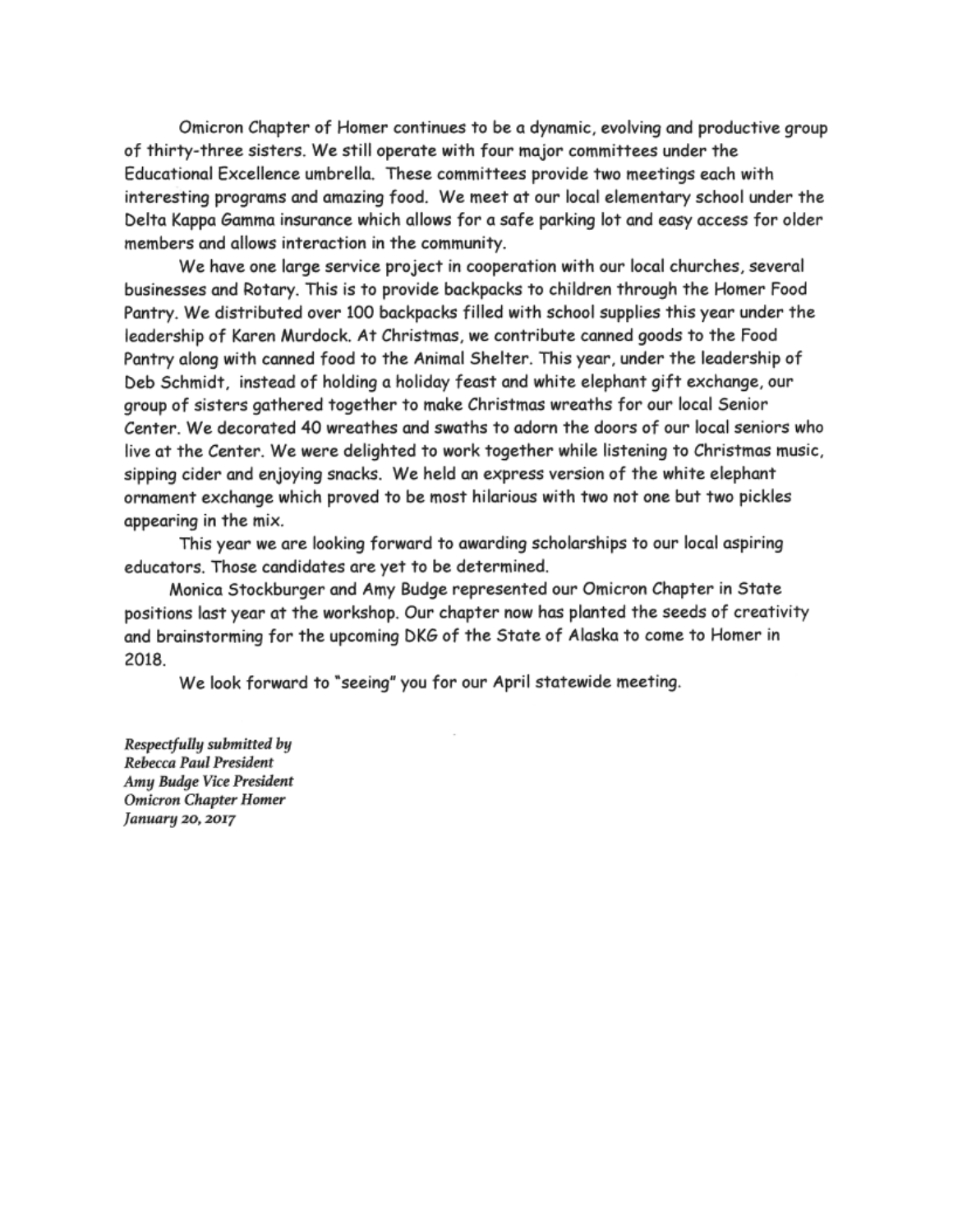### DELTA CHAPTER DISSOLUTION JANUARY 2017

On Sat, Jan 21, 2017 at 11:30 PM, JoAnn Bantz <bantz@mooseak.com> wrote: Dear President Judy Jasperson,

This is to inform you Delta Chapter of Delta Kappa Gamma Anchorage AK has regretfully decided to dissolve our chapter due to our aging out and declining energy. We have several hundred dollars In our treasury. The 5 people who attended our last meeting at Patty Hamre's house—Minoo Minaei, Judy Judge, Patty Hamre, Karren Johnson, and Jo Ann Bantz directed Delta treasurer Judy Judge to assign the remaining funds to Anchorage Area Council treasurer to be used as Mini-Grants. Judy Judge has been unable to complete that task as her sister died and Judy needs to complete closing out her sister's property. Judy will get to Delta's funds as soon as she can.

Delta has enough items to fill 100 Brighten Your Day Bags that we plan to finish and distribute to one or two schools in Anchorage.

This was a difficult decision for us to make.

Jo Ann Bantz, long time Co-President

### NU Chapter Vision

### $Teach$  | Together – Educate – Appreciate – Connect – Help

# President Report Summer2016- March 17 Colleen Brown & Jane Lister

Every activity Nu Chapter participates in is completed with purpose using our vision as noted above.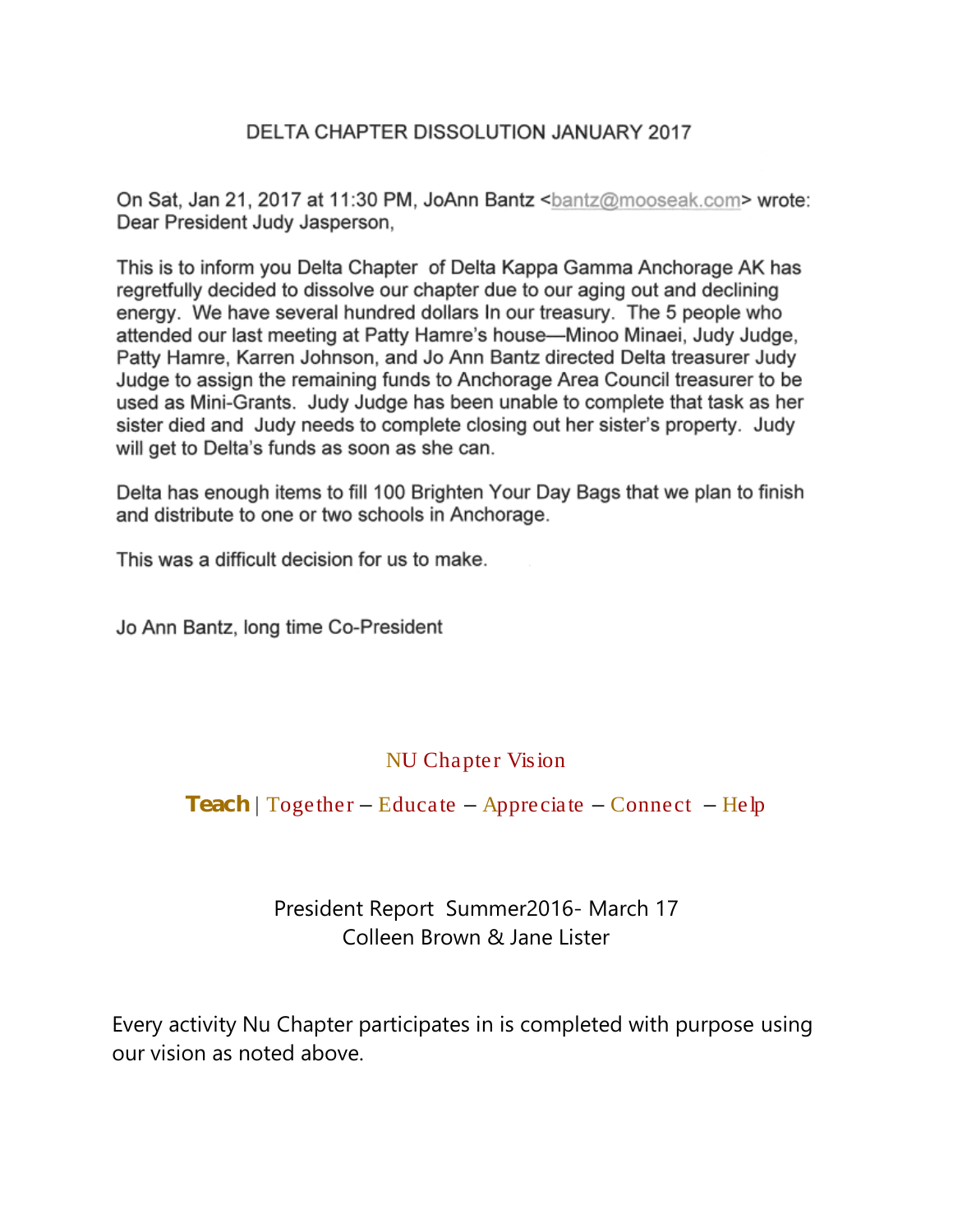## Together

Summer: Our executive board met for a robust planning session.

# Educate & Help

August: Chapter members participated in the Eagle River backpack giveaway. During this event, members signed up 11 new families for Imagination Library and distributed paperback books for children of all ages.

## Appreciate & Connect

September: Our first meeting was energizing with the organization of committees, introduction of potential members and Member Spotlight. This activity connects our current members with each other. Members fill out a fun information form which is chosen and read at a future meeting. This activity has been a great way to recognize our NU members and learn an interesting tidbit. NU also created teacher appreciation gifts that were distributed to local schools in our community.

One of the highlights of this month was a walk for AlS, [Amyotrophic Lateral](http://www.alsa.org/about-als/what-is-als.html)  [Sclerosis.](http://www.alsa.org/about-als/what-is-als.html) We joined with Gruening Middle School in honor of our past president and friend Kathy Adamich. Our team had the largest participation and the local organization awarded us a gift card to Target. We passed on this gift card to Love INC, a nonprofit in Eagle River/ Chugiak area that helps families in need.

### Educate & Appreciate & Connect

October: Orientation was held for potential new members. A meeting was held several weeks after and three new members were initiated and one person renewed her membership. A presentation was given by one of our members who is chairperson of LOVE INC, a local nonprofit that supports families in the Eagle River/Chugiak community.

# Connect & Help